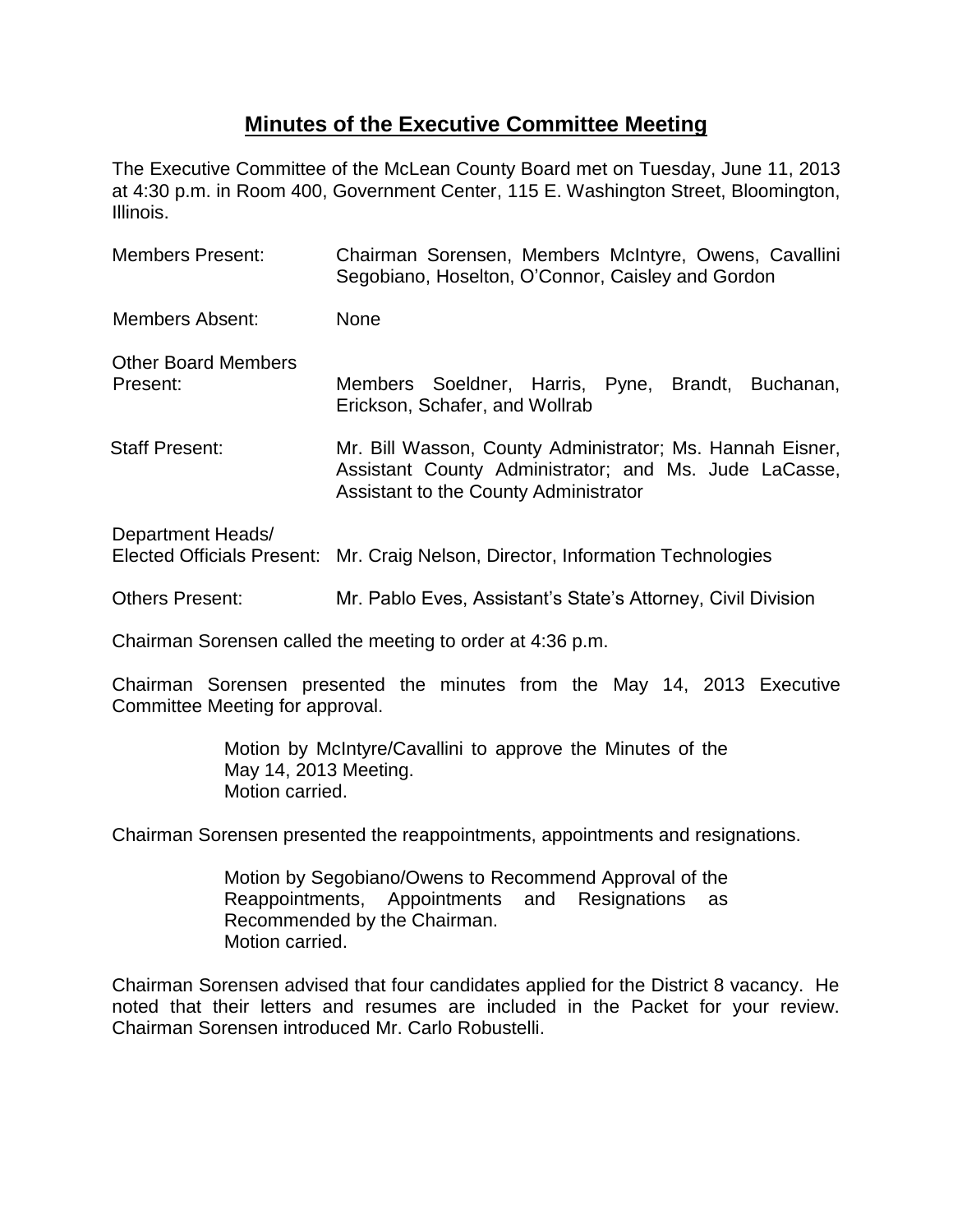Minutes of the Executive Committee June 11, 2013 Page Two

Mr. Robustelli thanked the County Board Chairman and the Executive Committee for allowing him to speak this afternoon. He indicated that he is very pleased to have the opportunity to share a little about himself and his qualifications for the appointment to the District 8 County Board seat.

Mr. Robustelli stated that he and his wife have established strong roots in this community. He indicated that he is the Director of Grants and Foundation Relations at Illinois Wesleyan University and his wife is a Professor at IWU. Mr. Robustelli noted that they own a home in the historic Dimmitt's Grove neighborhood and plan to raise their family there.

Mr. Robustelli advised that he has a long professional record of public service. He indicated that prior to moving to McLean County he served as the Chief of Staff for the Mayor of Chapel Hill, North Carolina. In this leadership role, he was involved in all aspects of policy-making and constituent services. Mr. Robustelli stated that if appointed to this seat, he will have the time to commit to perform the duties required of him.

Mr. Robustelli reported that he has a degree in political science from the University of North Carolina at Chapel Hill, and has taken graduate level courses at the School of Government at the University of North Carolina at Chapel Hill.

Mr. Robustelli stated that he cares deeply about McLean County. He noted that he served on the Executive Board of the Ecology Action Center for two years, is currently the Vice-President of the Board, and has been nominated for President of the Board. He indicated that he chaired the Household Hazardous Waste Committee, which oversaw the Center's most significant fundraising effort. Mr. Robustelli noted that, in February, he was appointed by the Town of Normal to serve on the Children's Discovery Museum Foundation Board. He stated that he has also been active in supporting the economic and social vitality of Bloomington's downtown by assisting the Downtown Bloomington Association with grant writing.

Mr. Robustelli advised that he is active in volunteerism in the community, including organizing and leading volunteer teams at the Home Sweet Home Ministries, preparing and serving meals to homeless and low-income individuals in McLean County.

Mr. Robustelli concluded that he is passionate about this community and believes that his experience serving in these various roles has prepared him to serve on the County Board. He expressed his admiration for the County Board and the professional manner in which it conducts business. Mr. Robustelli assured the Committee that if given the opportunity to serve on the Board, he will be open to listening to all points of view, actively engage with residents, and will be open-minded about facing challenges headon. He thanked the Committee for considering his application.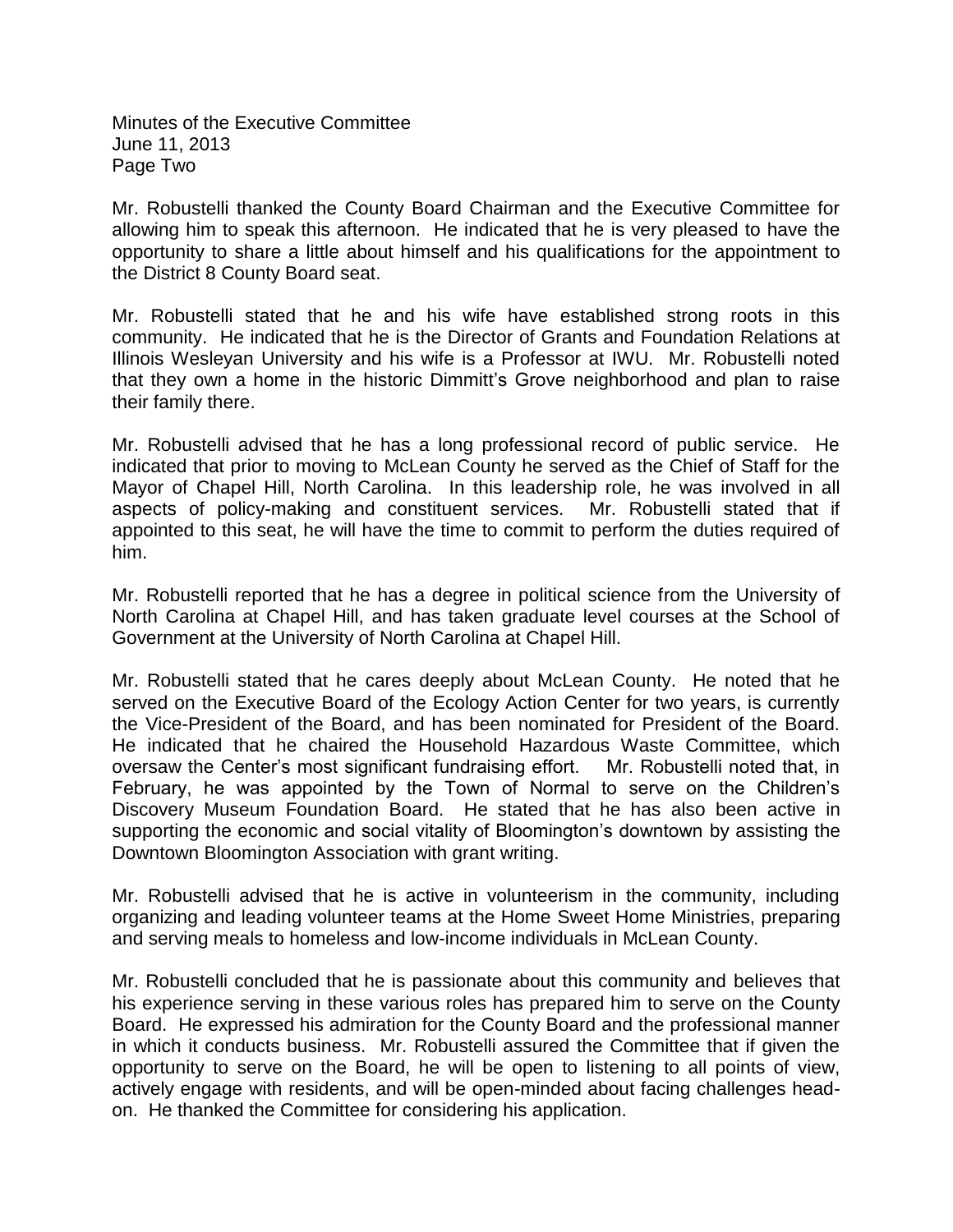Minutes of the Executive Committee June 11, 2013 Page Three

Mr. Hoselton asked Mr. Robustelli when he moved to this County. Mr. Robustelli replied that he moved here two years ago.

Mr. Caisley asked if Mr. Robustelli had discussed this with Mr. Renner and if Mr. Renner encouraged him to seek this seat. Mr. Robustelli replied that he knows Mr. Renner professionally at IWU.

Chairman Sorensen asked if there were any other questions. Hearing none, he thanked Mr. Robustelli.

Chairman Sorensen introduced Mr. Bernie Uszcienski.

Mr. Uszcienski thanked the Chairman and the Committee. He noted that he was one of the candidates who ran against Mr. Scott Black for the Bloomington City Council, and is now seeking his position. Mr. Uszcienski noted that this County Board seat is not a consolation prize. He indicated that he was interested in the City Council first, but is now seeking this position.

Mr. Uszcienski advised that he has lived in McLean County all of his life of 54 years and his family has a 100 year history in McLean County. He indicated that he is married to Kelly Uszcienski who is currently employed by the McLean County Sheriff's Department, and has been with the County for 34 years.

Mr. Uszcienski stated that he has been with Facilities at Heartland College for a year and a half. He noted that prior to that he was with the IBEW Union for over 20 years. In the Union, he was elected Vice President twice, was on the Executive Board twice, and was an Apprentice Teacher for 12 years.

Mr. Uszcienski stated that he has a great knowledge of District 8 where he has lived all of his life. He indicated that his family sacrificed many things for him to serve on many committees. Mr. Uszcienski noted that he was on St. Mary's Home and School Board, where, at that time, it increased enrollment and was allowed to put an addition onto the school, which is thriving very well.

Mr. Uszcienski advised that on the IBEW Union he traveled to Springfield, Illinois and Washington, D.C. to represent the Union. He stated that he wants to bring his skills of communication, honesty and integrity to represent the people who he feels he amplifies in District 8, hardworking blue-collar people.

Mr. Hoselton asked Mr. Uszcienski if he is going to represent the people or his Union. Mr. Uszcienski replied that he will always represent the people.

Ms. O'Connor asked if he did any negotiating for the Union. Mr. Uszcienski replied that he helped twice on negotiating Union contracts.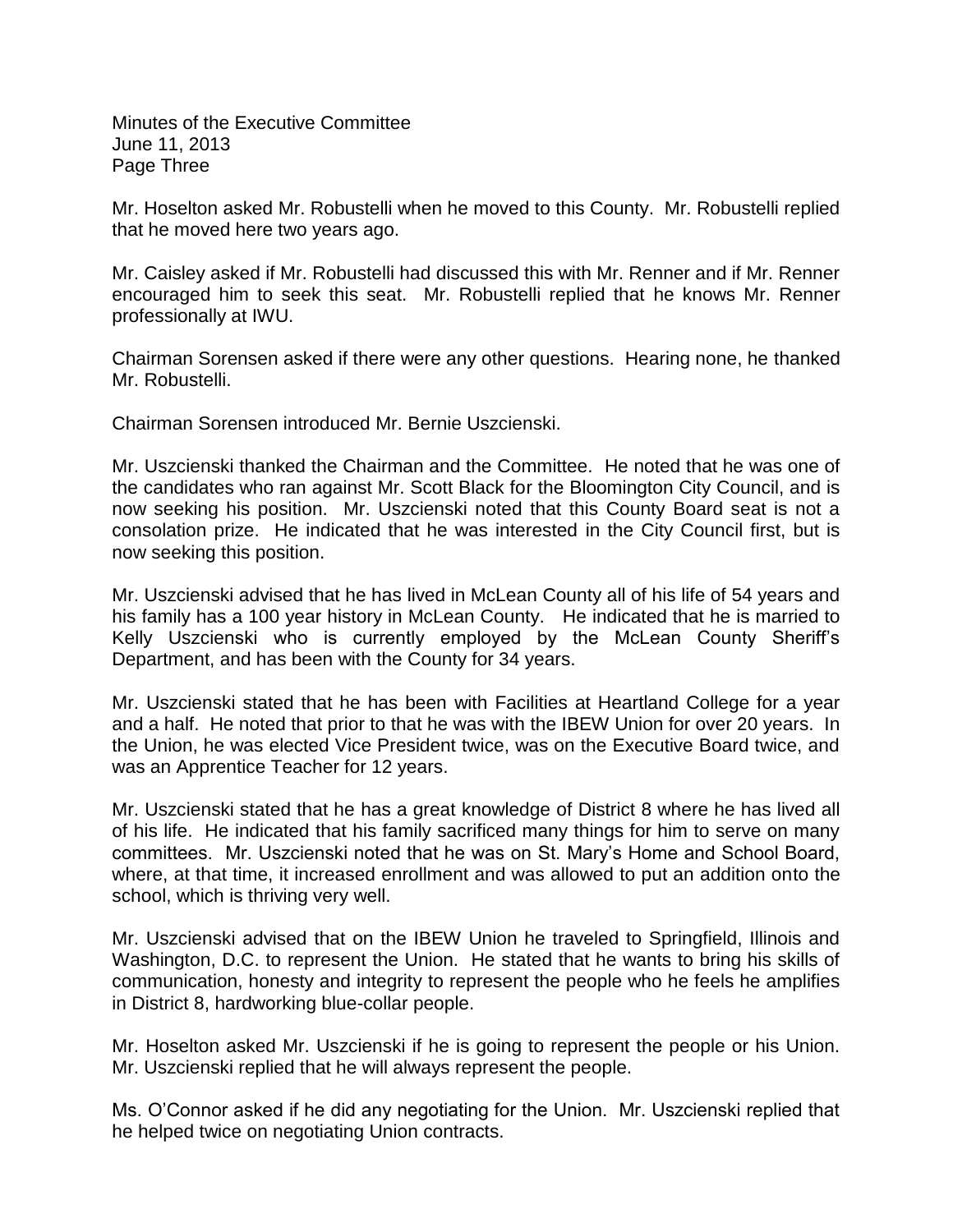Minutes of the Executive Committee June 11, 2013 Page Four

Mr. Caisley asked if Mr. Uszcienski's wife is a union employee with the Sheriff's Department. Mr. Uszcienski replied that she is a clerical worker.

Chairman Sorensen asked if there were any additional questions. Hearing none, he thanked Mr. Uszcienski.

Chairman Sorensen advised that Ms. Stephanie Uzueta was not in attendance.

Mr. Julian C. Westerhout thanked the Board Chairman, the Executive Committee and other members of the Board for the opportunity to meet and talk with them today. He stated that it is good to see a competition for the County Board seat. He indicated that he and his wife moved here in 2007, where his wife took a job at Illinois State University. Mr. Westerhout noted that they purchased a home on the near east side of Bloomington and have been fixing it up ever since.

Mr. Westerhout noted that District 8 is a very diverse district that encompasses the old inner core of the east and west Bloomington, northwest Bloomington, fine historic neighborhoods like Dimmitt's Grove, the IWU campus and community, downtown Bloomington, the West Market business corridor around the Interstate, and a little bit of agriculture. He pointed out that the area comprises very different constituents, which is important for whoever ends up representing this district. Mr. Westerhout noted that it will take someone who understands and relates to all of those constituents.

Mr. Westerhout stated that he has a diverse background and believes he could do a very good job representing this district. He indicated that he has worked in small business, has had to meet payroll, and dealt with counties. Mr. Westerhout noted that he teaches Political Science at Illinois State University and is familiar with the issues that are important to campus communities, both students and the neighbors of students, and how it relates to the County as a whole and not just the city.

Mr. Westerhout advised that he is very involved in the community. He stated that he has worked with West Bloomington Revitalization Project's Walk-in, Bike-out program for several years; he and his wife have served as family partners for a Habitat for Humanity house that was built on West Olive Street in District 8; and he is the ISU Habitat for Humanity Campus Chapter faculty advisor, which will be building its  $20<sup>th</sup>$ house next year. Mr. Westerhout indicated that he has been a volunteer for the Old House Society, which is a not-for-profit that is dedicated to maintaining and helping people restore their older homes. He noted that last year he stepped down from the Board where he had been President of the Board.

Mr. Westerhout stated that cooperation is the key to making a pretty good community even better. He noted that the biggest thing for District 8 residents is figuring out ways to continue to grow the County.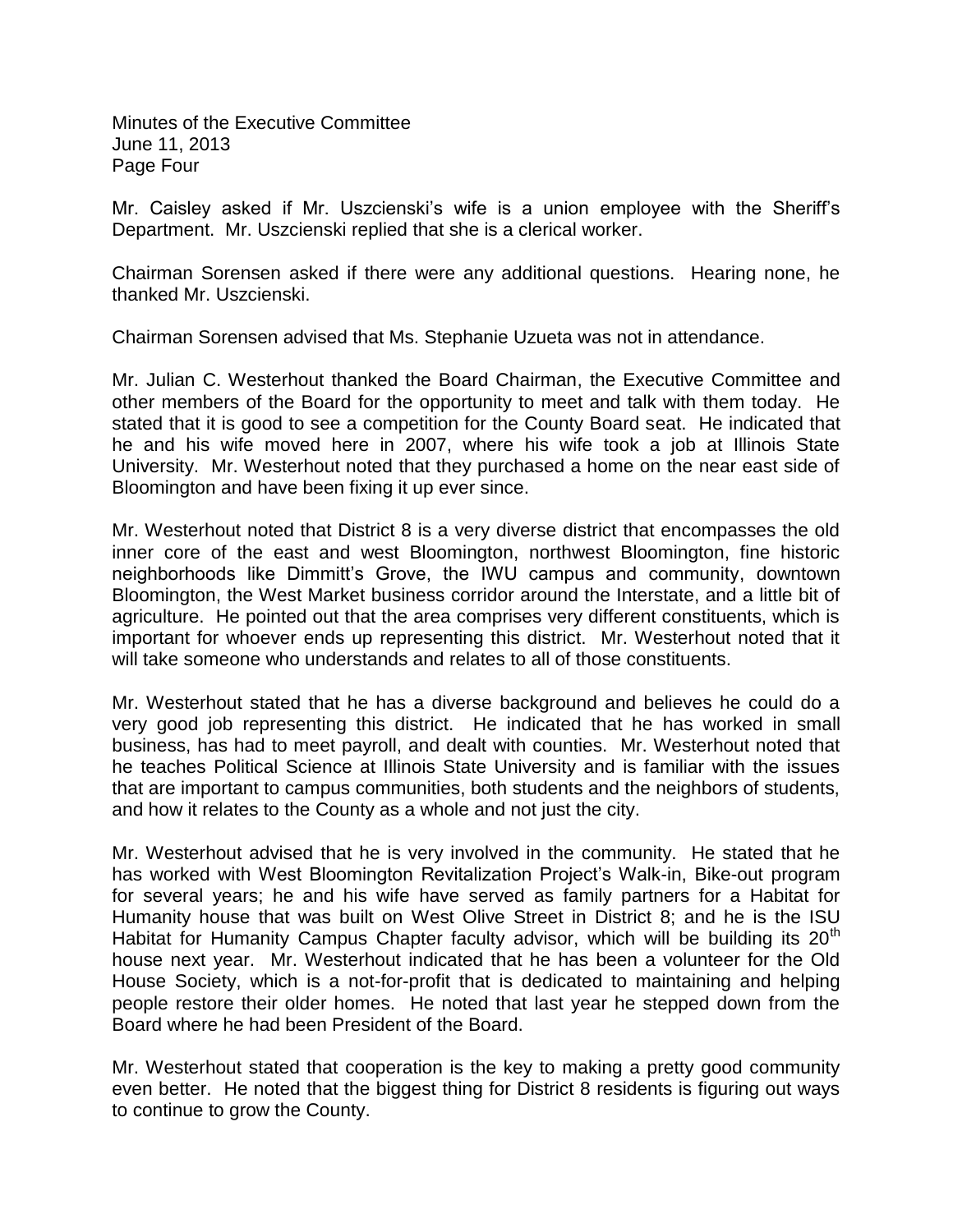Minutes of the Executive Committee June 11, 2013 Page Five

Mr. Westerhout expressed his appreciation for the opportunity to speak to the Committee and would be glad to answer any questions.

Ms. O'Connor asked what makes him want to be on the County Board. Mr. Westerhout replied that community involvement and civic engagement are strong beliefs that he holds. He stated that he believes that "our society is basically as good as we are" and he believes that he can represent District 8 well and work with the diverse members of the County Board.

Ms. Pyne asked if Chairman Sorensen will talk about the process of making the appointment after the presentation. Chairman Sorensen replied that he will provide information to the Committee.

Mr. Erickson asked Mr. Westerhout in what capacity did he have the opportunity to "meet" payroll. Mr. Westerhout replied that he has worked in small business, manufacturing, public radio and education. He noted that he owned an outdoor and camping store in Maryland years ago, ran a two-chain bicycle store, and worked for a manufacturing company in Colorado.

Mr. Owens pointed out that Mr. Westerhout is a member of the East Side Highway Focus Working Group and asked if this would have any conflicts regarding the East Side Highway. Mr. Westerhout replied that the East Side Highway planning process has a plethora of stakeholder interest group outreach programs and this is part of it. He added that the Focus Group is an effort to make sure that most of the stakeholders have a voice in the process and have an idea of what is going on, which will make the process smoother and more effective. Mr. Westerhout noted that he does not believe it will be a conflict.

Chairman Sorensen asked if there are any additional questions. Hearing none, he thanked Mr. Westerhout.

Chairman Sorensen encouraged and requested feedback from members of the Board and members of the Executive Committee regarding the presentation of the three candidates. He stated that at next Tuesday's County Board meeting, he will place a name in nomination for an up or down vote.

Ms. Pyne asked if the fact that Ms. Uzueta did not attend the meeting will eliminate her from candidacy. Chairman Sorensen replied that there is nothing in the rules that would eliminate her application.

Mr. Caisley stated that he has grave concerns about the process of selecting the candidate for District 8. He added that his remarks are not intended to be critical of the Chairman or the candidates. Mr. Caisley expressed concern with the statute limiting the people who can apply to Democrats.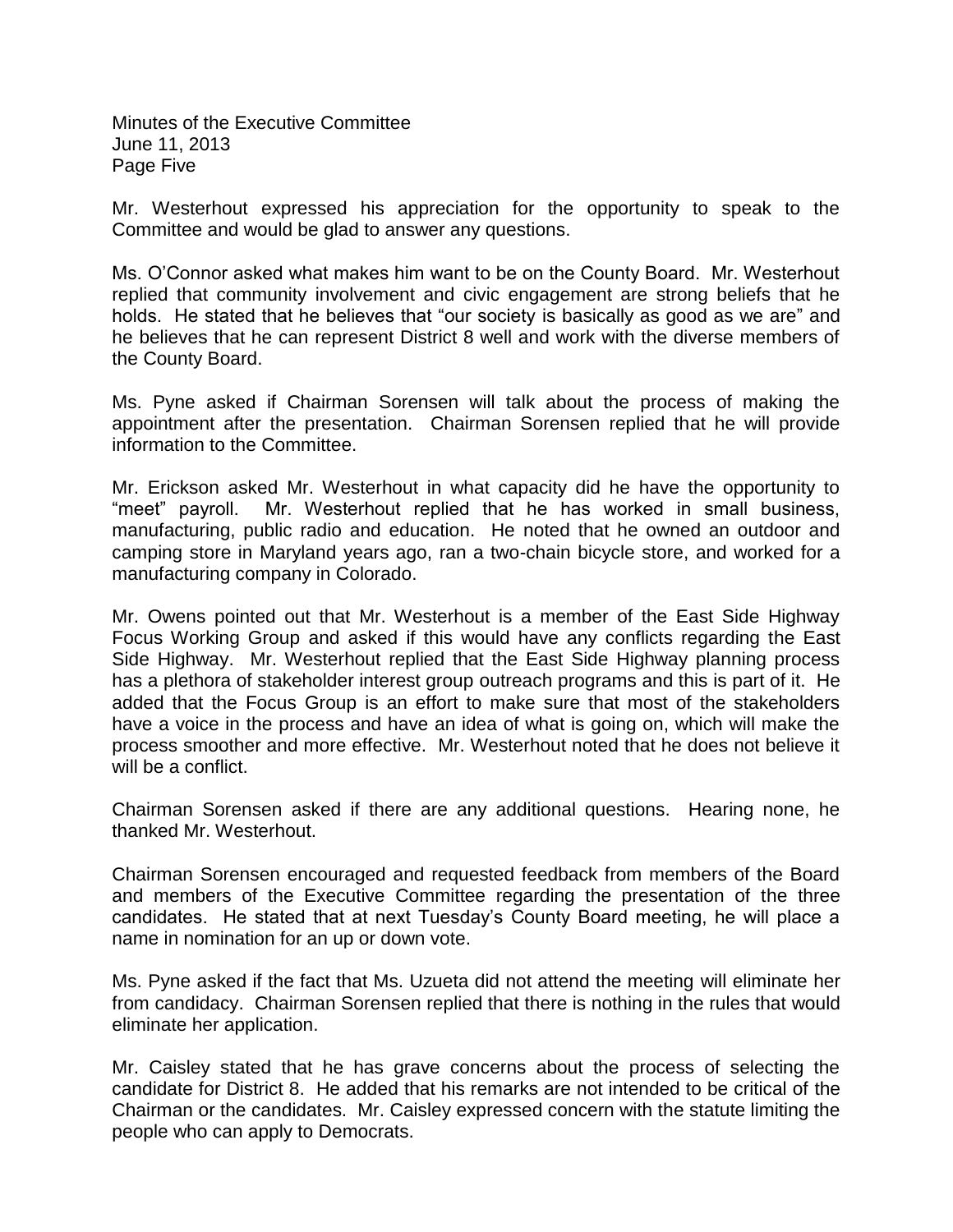Minutes of the Executive Committee June 11, 2013 Page Six

Mr. Caisley indicated that there might be some Republicans or Independents that would be viable candidates and the statute limiting this to Democrats only is unconstitutional, and it is a denial of equal protection of the law to people who live in District 8 who might not be members of the Democratic party who might like to be appointed to the County Board. Mr. Caisley recommended that the application process be re-opened and made available to anyone in District 8 to apply for appointment to this vacancy. He likened the process to such restrictions as only allowing applicants of the gender of the person, Mr. Scott Black, who resigned from the Board, or can only be limited to people who, like Mr. Black, are unmarried, or that belong to the same Church, etc. Mr. Caisley reiterated that he believes the process should be re-opened and that the Board should allow applications from anyone in District 8 who wishes to apply.

Chairman Sorensen advised that Mr. Caisley's comments are now on record. He stated that the statute is a component of the federal law and a component of the state law. Chairman Sorensen indicated that to do as Mr. Caisley suggests means that we would be intentionally acting contrary to existing state and federal law.

Mr. Caisley agreed that it would be acting contrary to state and federal law, and noted that if someone was aggrieved if we appointed someone who was not a Democrat, then they could file an action against the County and we would have the issue clearly presented for a court to determine.

Ms. Pyne pointed out that the candidate that vacated the seat ran on a Democratic ticket and not a single, white male ticket and the people of District 8 selected him as a Democrat and not as a young, single, white male.

Mr. Gordon asked Mr. Caisley if the County Board has legal authority to violate state law. Mr. Caisley responded that we would be violating state law and we would be doing it for good government reasons on a sound constitutional basis.

Mr. Owens stated that that he believes that the person who held the seat was a Democrat and a Democrat should be reappointed to that position. He suggested that if we are willing to violate this area, we may as well violate some other statutes that would be more fun to violate.

Mr. Hoselton indicated that he is proud to be on a County Board that puts party politics aside and works for the people. He stated that he doesn't like the idea of stirring the water politically over this issue.

Mr. Segobiano advised that we have the freedom of the ballot box and the gentleman who was elected as a Democrat in District 8 was voted by the people, probably by Democrats, Republics or Libertarians included. He stated that he feels it is ludicrous to bring this up at this time.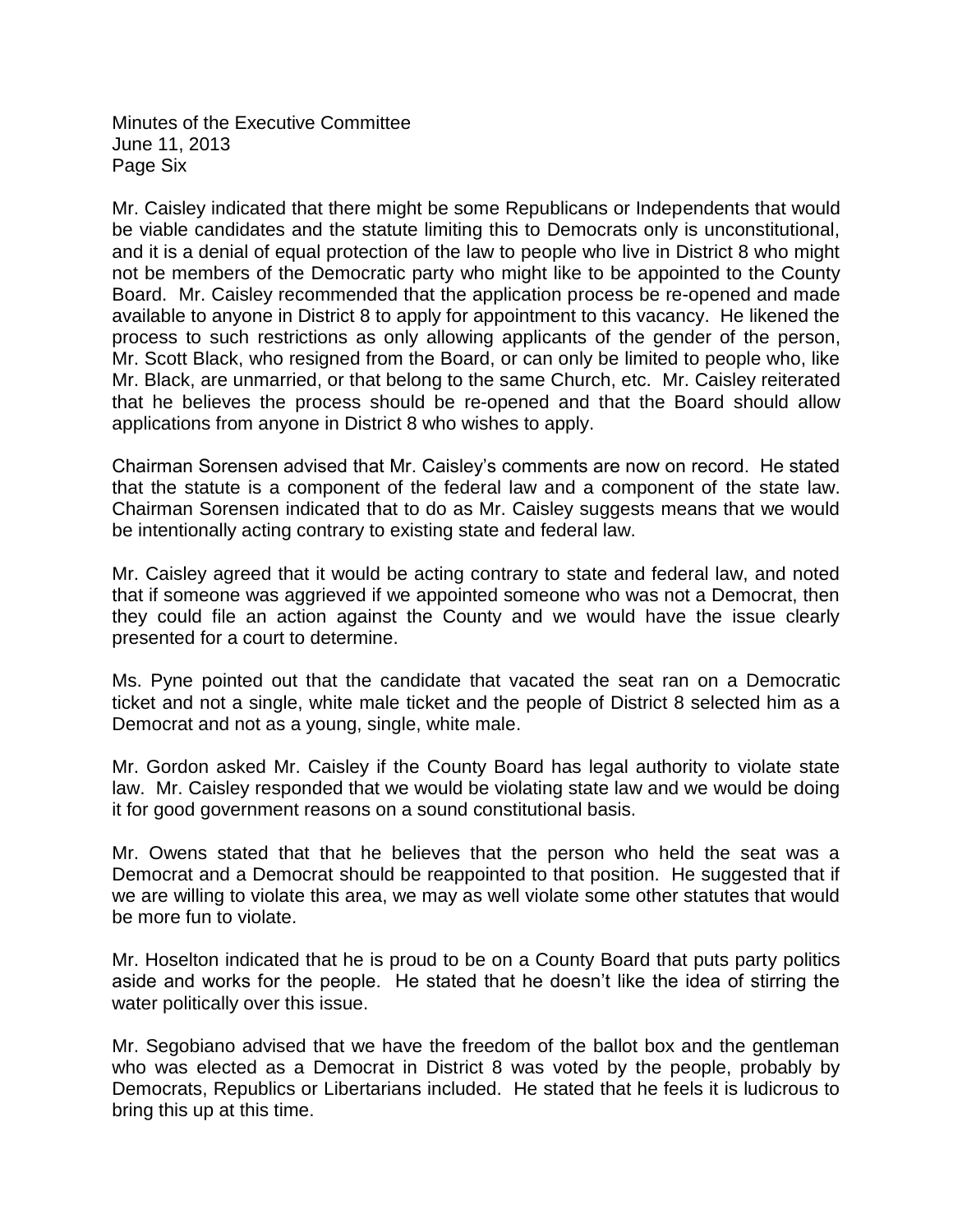Minutes of the Executive Committee June 11, 2013 Page Seven

Mr. Erickson indicated that in the history of jurisprudence, there have been occasions that County Boards and governmental bodies have chosen to be a test case to challenge a statute that presently exists on the books. He added that he doesn't believe this is the proper occasion to challenge a statute.

Mr. Buchanan asked Mr. Caisley if the party were reversed and it was a Republican being replaced, would he have made the same presentation or if it is just designating a specific party was the issue. Mr. Caisley replied that it could be both ways.

Mr. Cavallini recalled having served on several boards that were non-partisan positions and when he was asked to serve on the County Board, he was told he had to declare a political party. He indicated that it does raise the question of whether the County Board would be open to a different process in terms of making it non-partisan, noting that the Board already works cooperatively together as if it were non-partisan.

Mr. Soeldner asked if there were any Republican candidates in November on that ballot. Chairman Sorensen replied that there were none. Mr. Soeldner pointed out that Republican candidates had the opportunity to run at that time.

Chairman Sorensen stated that he appreciates the comments and sentiment. He agreed with Mr. Erickson that there are times and places when it would be appropriate to create test case opportunities in both state and federal courts. Chairman Sorensen added that it is not the role of the McLean County Board at this time to create an opportunity to re-write the law.

Chairman Sorensen indicated that there is a June 2013 Information Technologies Report in the packet. There were no questions on the report.

Mr. William Caisley, Chairman, Justice Committee, presented two requests for approval. The first is to renew the Illinois Criminal Justice Information Authority (ICJIA) Juvenile Redeploy Grant for SFY'2014, and the second is a request for approval to renew the Illinois Criminal Justice Information Authority (ICJIA) Adult Redeploy Grant for SFY'2014. He advised that these grants are the same as we have had in the past and will likely be renewed in the future.

> Motion by Caisley/Cavallini to Recommend Approval to renew the Illinois Criminal Justice Information Authority (ICJIA) Juvenile Redeploy Grant for SY'2014, and to Recommend Approval to renew the Illinois Criminal Justice Information Authority (ICJIA) Adult Redeploy Grant for SY'2014.

Motion carried.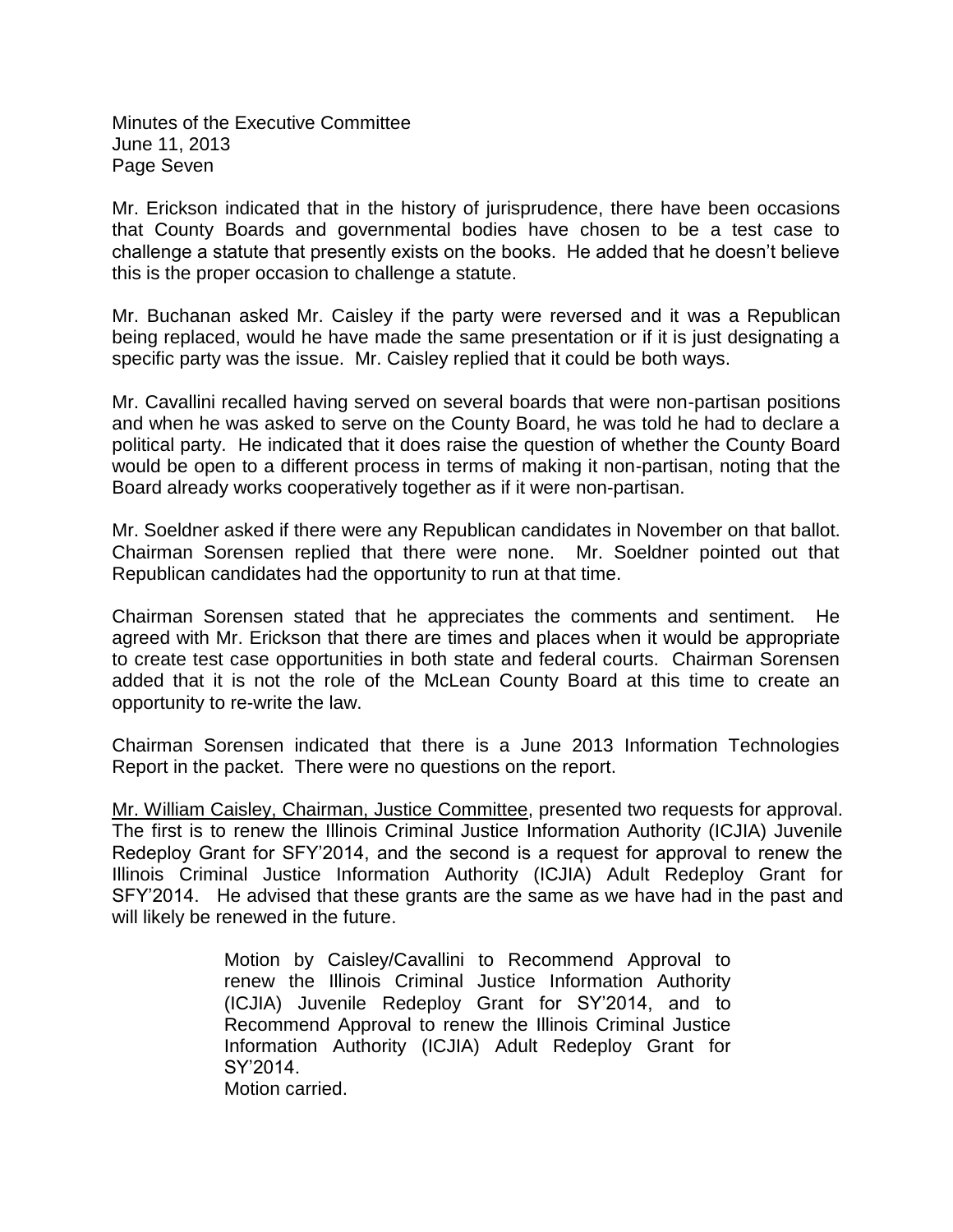Minutes of the Executive Committee June 11, 2013 Page Eight

Mr. Caisley presented a request for approval of an Emergency Appropriation Ordinance Amending the McLean County Fiscal Year 2013 Combined Annual Appropriation and Budget Ordinance, General Fund 0001, Coroner's Office 0031. The Coroner's Office received a grant from the Death Certificate Surcharge Fund, which may be used to purchase equipment.

> Motion by Caisley/Owens to Recommend Approval of an Emergency Appropriation Ordinance Amending the McLean County Fiscal Year 2013 Combined Annual Appropriation and Budget Ordinance, General Fund 0001, Coroner's Office 0031.

Motion carried.

Mr. Caisley presented a request for approval of a Renewal of the Intergovernmental Agreement between the Department of Healthcare and Family Services and the Circuit Clerk's Office, Agreement #2014-55-007-KJ. He pointed out that this contract is different than in the past in that it now is compensated on a per case basis rather than a lump sum.

> Motion by Caisley/O'Connor to Recommend Approval of a Renewal of the Intergovernmental Agreement between the Department of Healthcare and Family Services and the Circuit Clerk's Office, Agreement #2014-55-007-KJ. Motion carried.

Chairman Sorensen asked if there were any questions or comments. Hearing none, he thanked Mr. Caisley.

Mr. George Gordon, Chairman, Land Use and Development Committee, advised that the Land Use and Development Committee brings no items for action to the Executive Committee.

Chairman Sorensen asked if there were any other questions or comments. Hearing none, he thanked Mr. Gordon.

Mr. Stan Hoselton, Chairman, Transportation Committee presented a request for approval of an Emergency Appropriation Ordinance Amending the McLean County Fiscal Year 2013 Combined Annual Appropriation and Budget Ordinance, McLean County Highway Fund 0120, McLean County Highway Department 0055 (Pavement Replacement and Repair).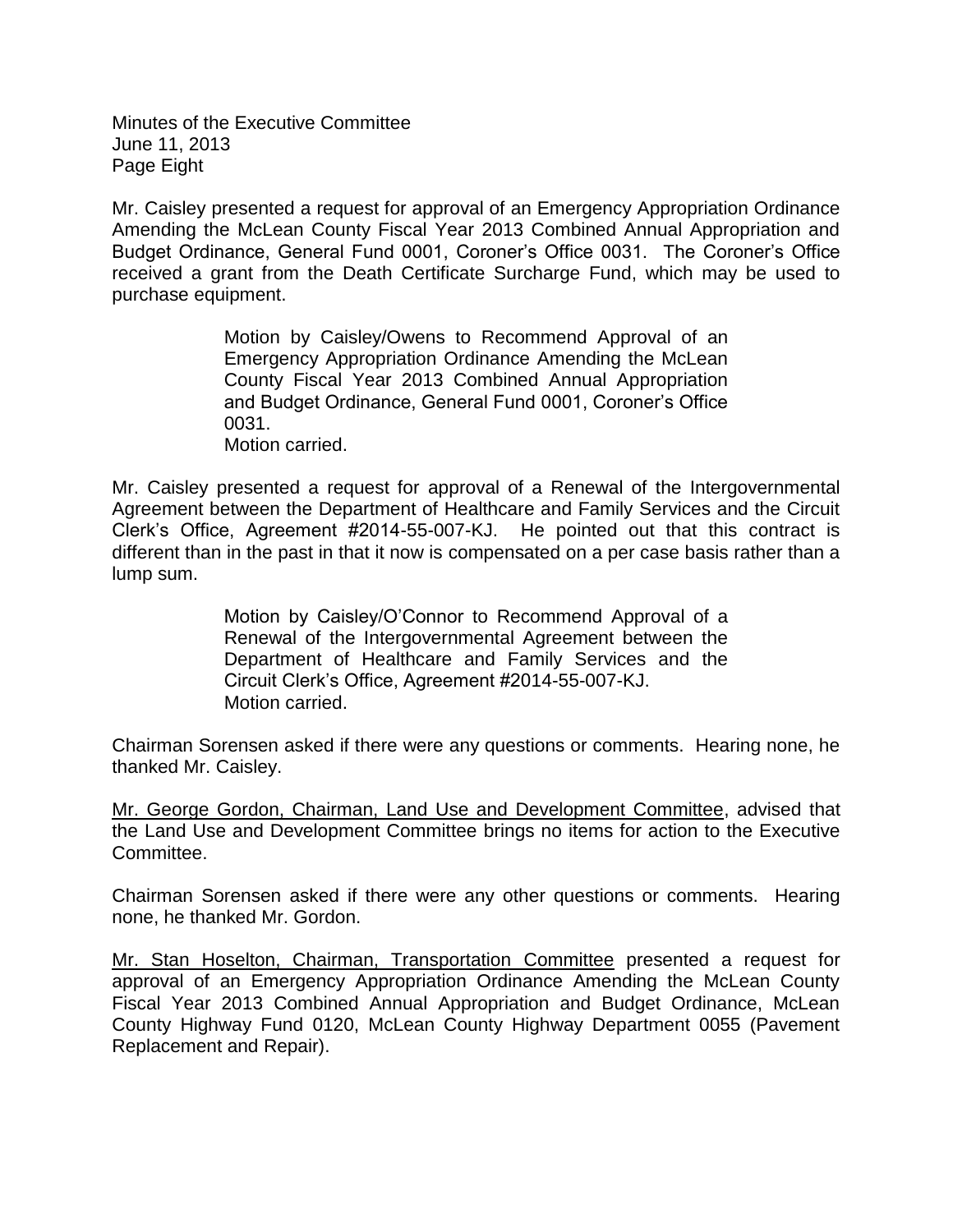Minutes of the Executive Committee June 11, 2013 Page Nine

> Motion by Hoselton/Cavallini to Recommend Approval of an Emergency Appropriation Ordinance Amending the McLean County Fiscal Year 2013 Combined Annual Appropriation and Budget Ordinance, McLean County Highway Fund 0120, McLean Count Highway Department 0055 (Pavement Replacement and Repair). Motion carried.

Mr. Hoselton advised that all other items going to the Board have been discussed and approved by the Transportation Committee.

Chairman Sorensen asked if there were any questions or comments. Hearing none, he thanked Mr. Hoselton.

Mr. Paul Segobiano, Chairman, Property Committee, advised that the Property Committee brings no items for action to the Executive Committee. He thanked Mr. Jack Moody, Director, Facilities Management and Mr. Wasson for their prompt attention to a flood caused by a broken water pipe in the Government Center Building. Mr. Segobiano indicated that he was concerned about the potential of mold damage from the flood. He stated that the quick response by Facilities Management and the County Administrator eliminated any concern or possibility of mold damage. He advised that old plat books in the Recorder's Office that were damaged in the flood were frozen and transported to a restoration company in Chicago.

Mr. Cavallini asked where the leak was. Mr. Wasson explained that a hot water pipe burst in the Recorder's Office located on the Mezzanine Level of the Government Center on Thursday, May 23<sup>rd</sup> at approximately 1:00 a.m. The break was discovered at approximately 6:30 a.m. that morning. He indicated that just below the pipe were shelves of historic plat books. Mr. Wasson stated that that the books were immediately frozen and then transported to a restoration company in Chicago where they will attempt to restore the books through a freeze-drying method.

Mr. Wasson reported that areas affected by the flood included the Recorder's Office, the Bloomington Parks and Recreation Department and the Community Room in the basement.

Mr. Wasson stated that a restoration company who works directly with the County insurer immediately responded and began the process of drying and dehumidifying the areas affected by the flood.

Mr. Segobiano advised that Mr. Moody was the supervisor of maintenance for this building when it was Champion Federal. He pointed out that other issues could occur, but Mr. Moody knows the building and will handle any emergencies professionally.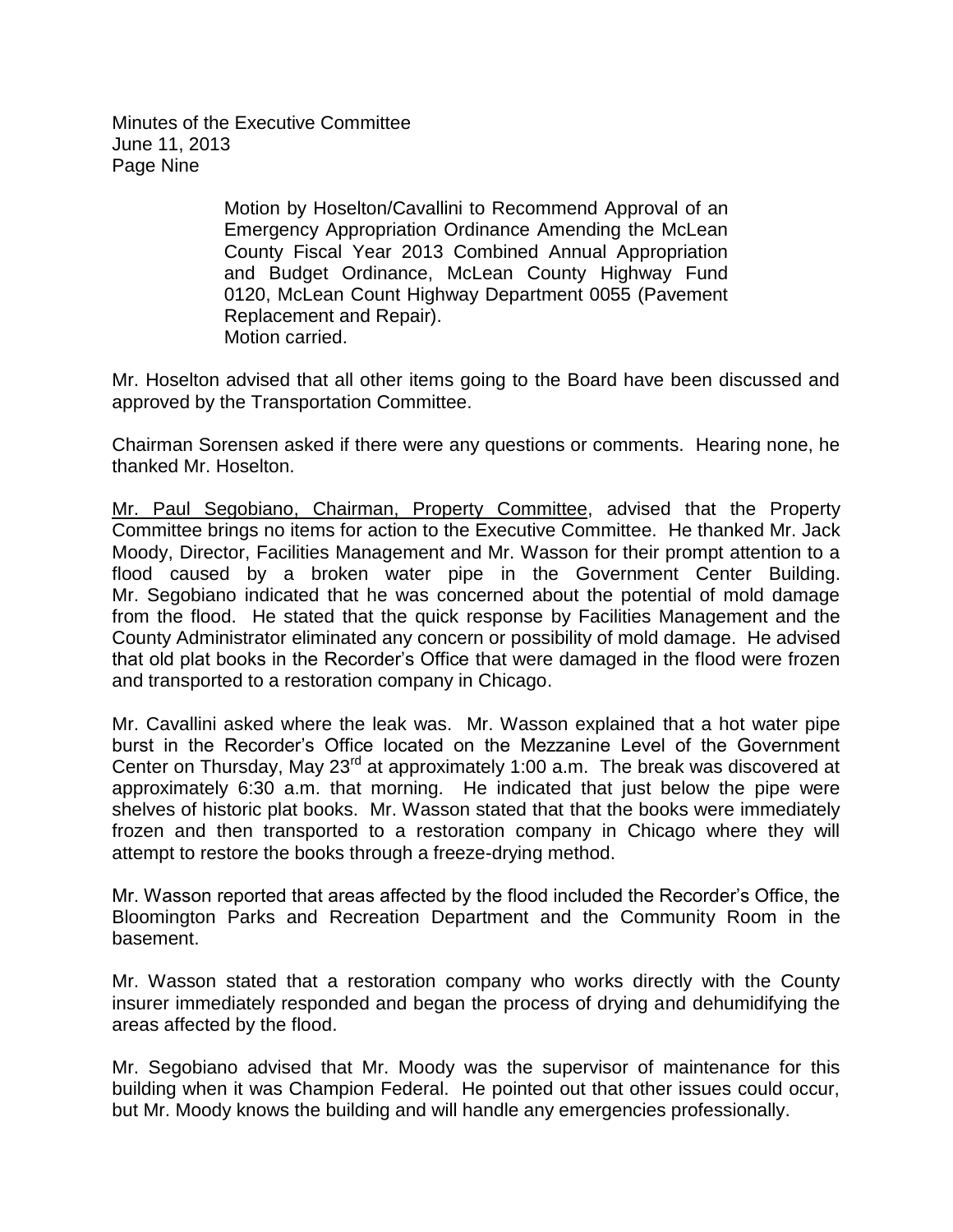Minutes of the Executive Committee June 11, 2013 Page Ten

Mr. Caisley indicated that credit should also go to the Coroner's Office who housed the record books in their freezer until they could be removed to the document restoration company.

Mr. Segobiano recommended that the Committee read the minutes from the Property Committee meeting.

Chairman Sorensen asked if there were any additional questions or comments. Hearing none, he thanked Mr. Segobiano.

Mr. Ben Owens, Chairman, Finance Committee, presented a request for approval of an Emergency Appropriation Ordinance Amending the McLean County Fiscal Year 2013 Combined Annual Appropriation and Budget Ordinance. He indicated that the VA received a \$1,500 contribution from a fundraiser, which will be used to make repairs to the VAC van.

> Motion by Owens/Hoselton to Recommend Approval of an Emergency Appropriation Ordinance Amending the McLean County Fiscal Year 2013 Combined Motion carried.

Mr. Owens presented a request for approval of Critical Personnel Hiring Requests – County Administrator's Office.

> Motion by Owens/Gordon to Recommend Approval of Critical Personnel Hiring Requests – County Administrator's Office. Motion carried.

Mr. Owens presented an Ordinance for Prevailing Rate of Public Works Wages for McLean County. He noted that each year McLean County is required to adopt the prevailing rate of public works wages that governs any construction capital projects with which the County may be involved.

> Motion by Owens/Segobiano to Recommend Approval of an Ordinance for Prevailing Rate of Public Works Wages for McLean County. Motion carried.

Ms. O'Connor commented that it is amazing what the Veteran's Assistance Commission is doing for the Veteran's in McLean County and we should be very proud of what they are doing.